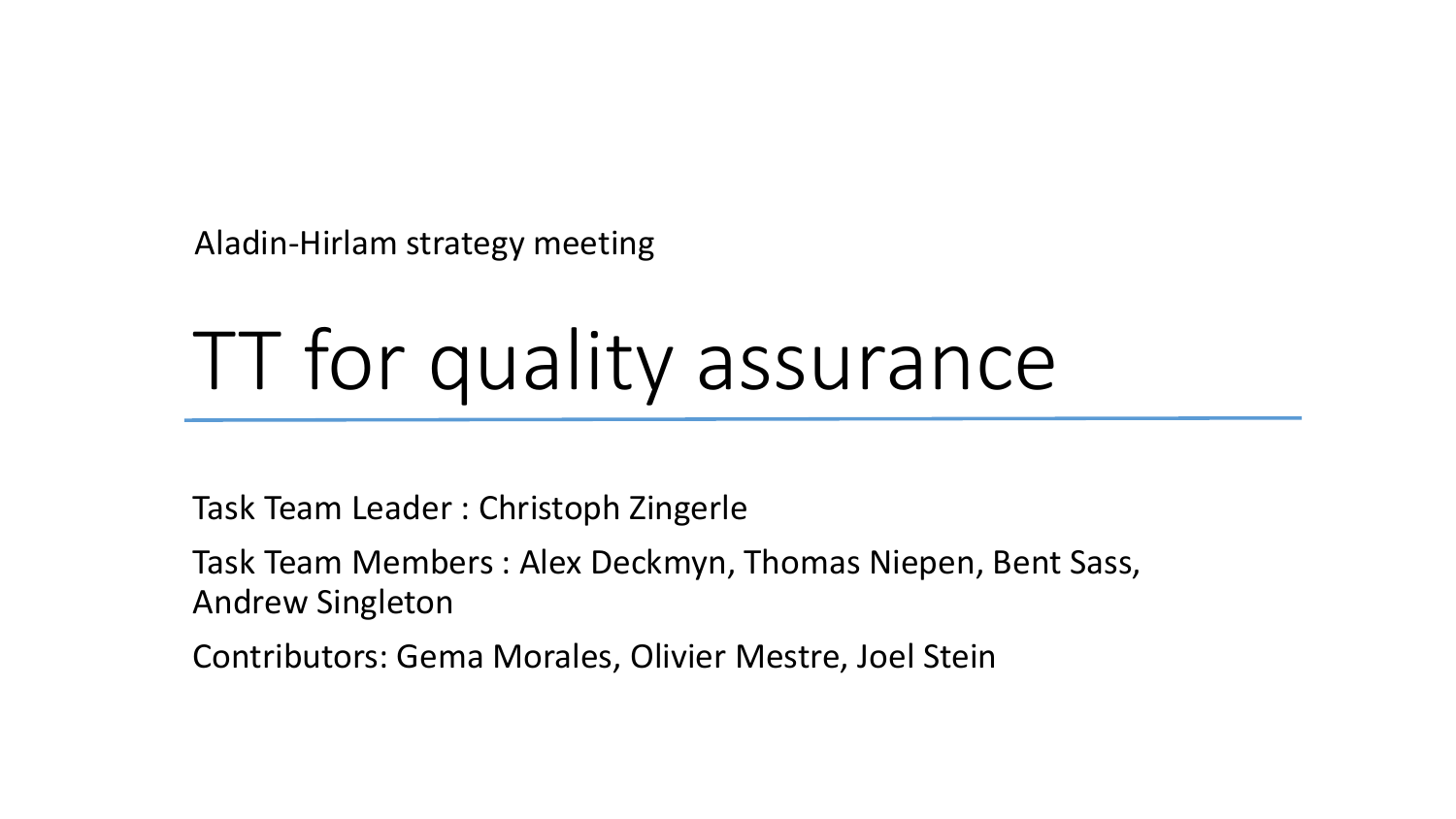# WHY verify?

…

… we want to give the best possible tools to our operational meteorologist, customers

… we need to justify the use of ressources to the management

… to define deficiencies and the fields of model development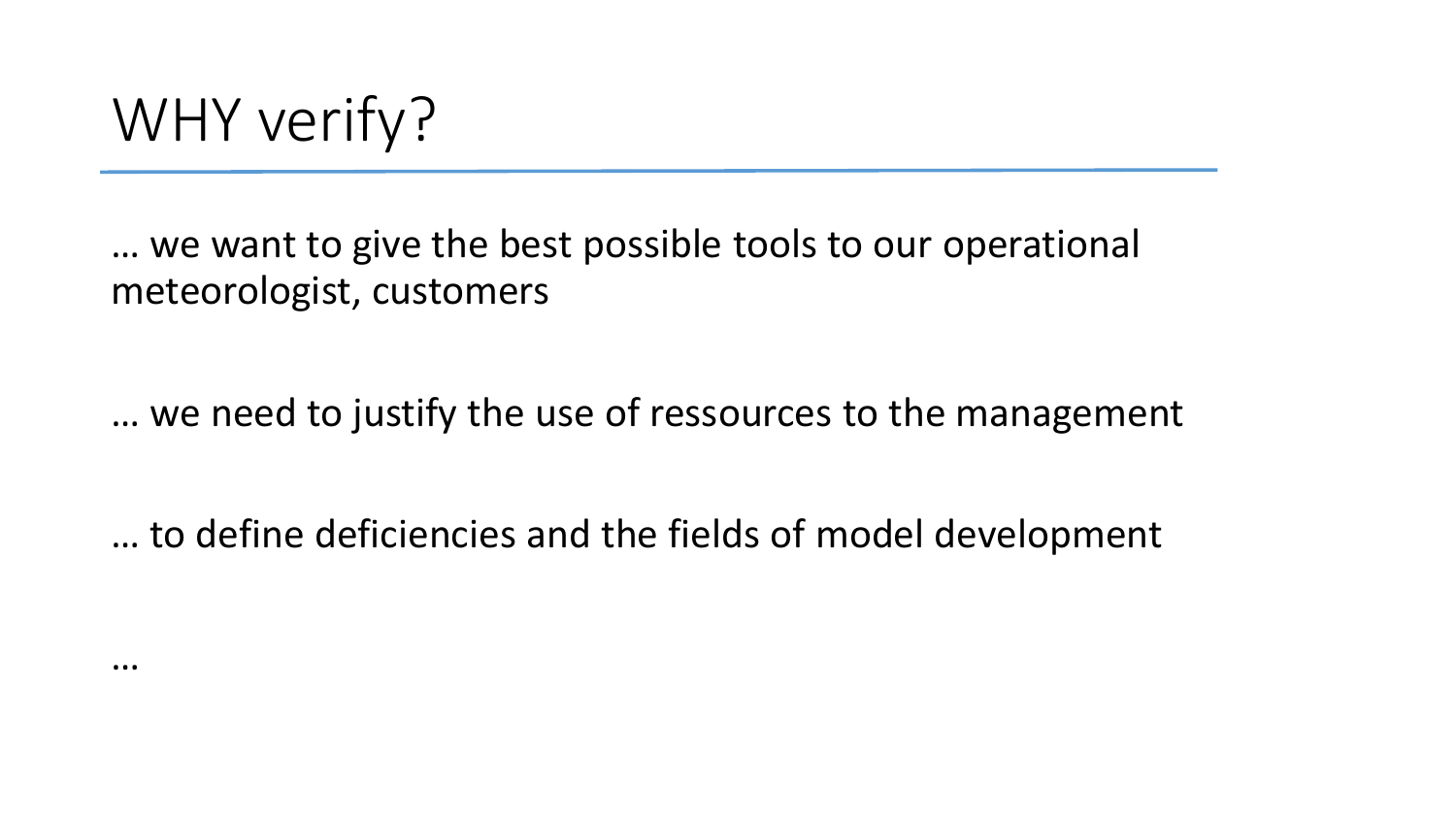# WHY verify?

- Continuous monitoring of the quality of operational forecasting systems:
	- Limited when using standard verification methods and data from surface observation networks (double-penalty effect, missing of high impact weather in standard observation, ...)
	- fair comparison between forecasting systems of different resolution is not possible using standard verification methods and observations.
- Verification tools to support model development:
	- A wide range of parameters are modelled explicitly (clouds, precipitation types, fluxes, lightning, etc.).
	- Tools to deal with this wide range of parameters (feature tracking, observational data originating from remote sensing)
- Operations to research feedback:
	- Inclusion of daily experience of operational meteorologists
	- Judging the quality of a model on a daily basis
		- to stimulate model development
		- increase acceptance and acknowledgement of the benefits of high-resolution models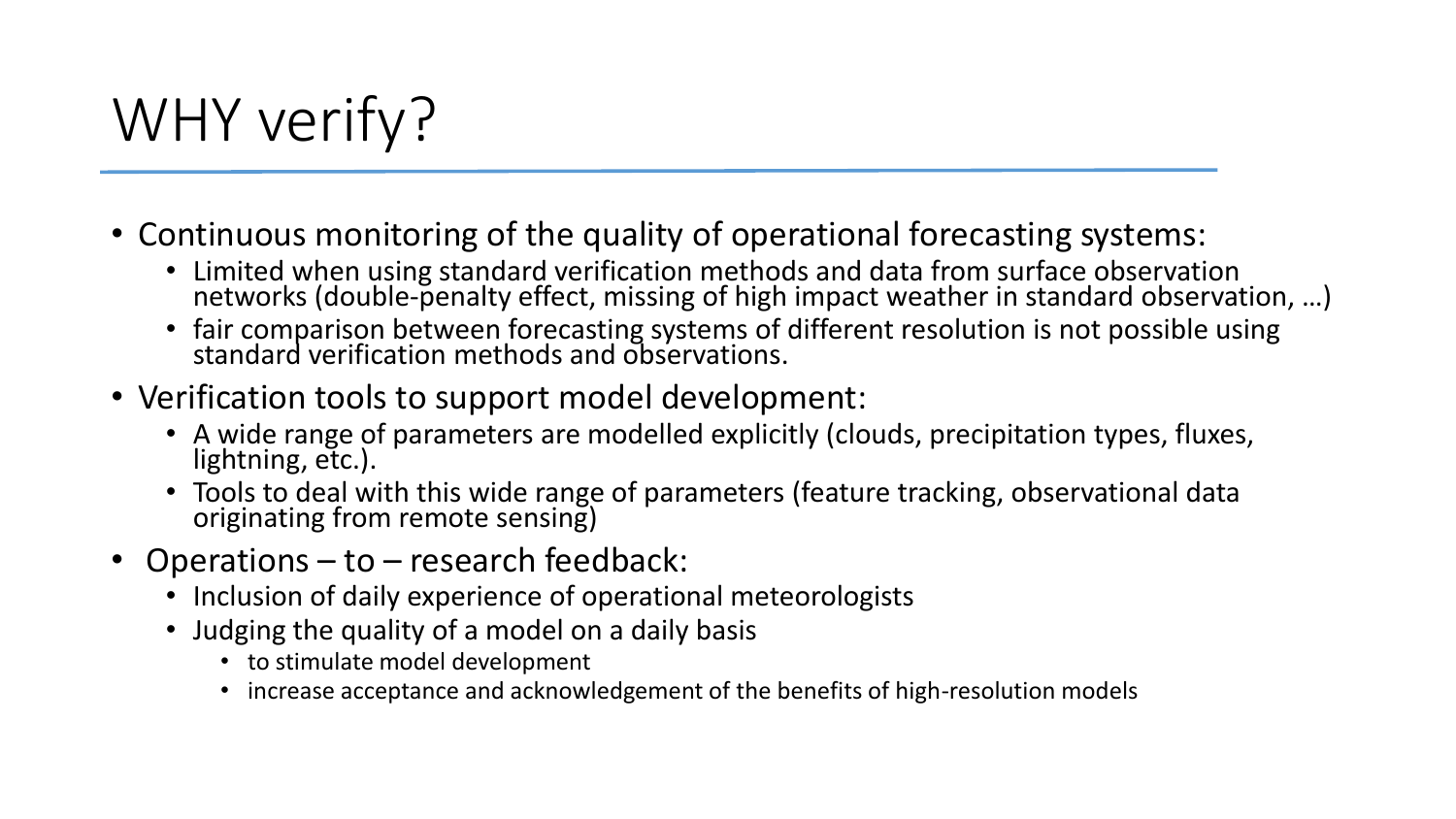#### **Common verification tools**

- Harp is developed as a number of R-packages using existing verification methods,
- flexible for the implementation of newly developed methods.
- Open to the development of new methods,
- capability to deal with the wide range of different input data.
- Goal is to provide harp either as an implementation in the post-processing of the forecasting system, or as a standalone tool, including formal tests and full documentation of the harp system.
- Currently, however, the way verification and QA is technically implemented is differing inside the Consortium.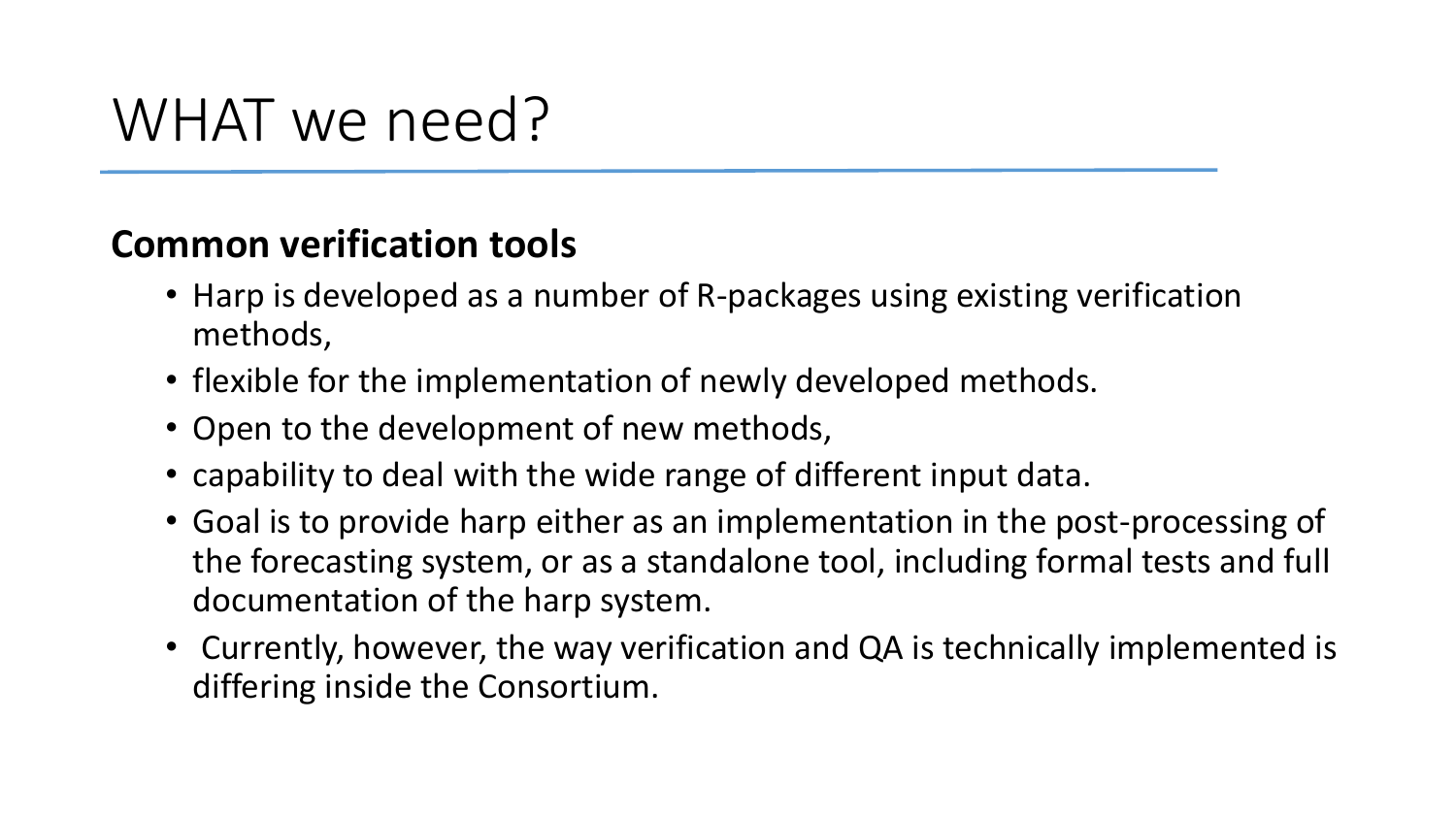#### **Development of verification methodologies / metrics**

- Neighborhood methods seem to provide more information on skillful scales of very high-resolution forecasts. Development of methods will be directed towards spatial-temporal methods for eps forecasts, including the use of the more parameters (e.g. cloud, lightning, etc.).
- High-impact weather and it's verification is hard to capture with standard observational networks. Crowd-sourced very high resolution data and the development of methods for extreme can bridge the gap in observation density.
- Machine learning (ML) and the use of artificial intelligence is currently limited in the field of verification. ML-methods could contribute in the context of automated pattern detection (e.g. clustering algorithms, pattern of rainfall-objects, pattern-shifts by model upgrade).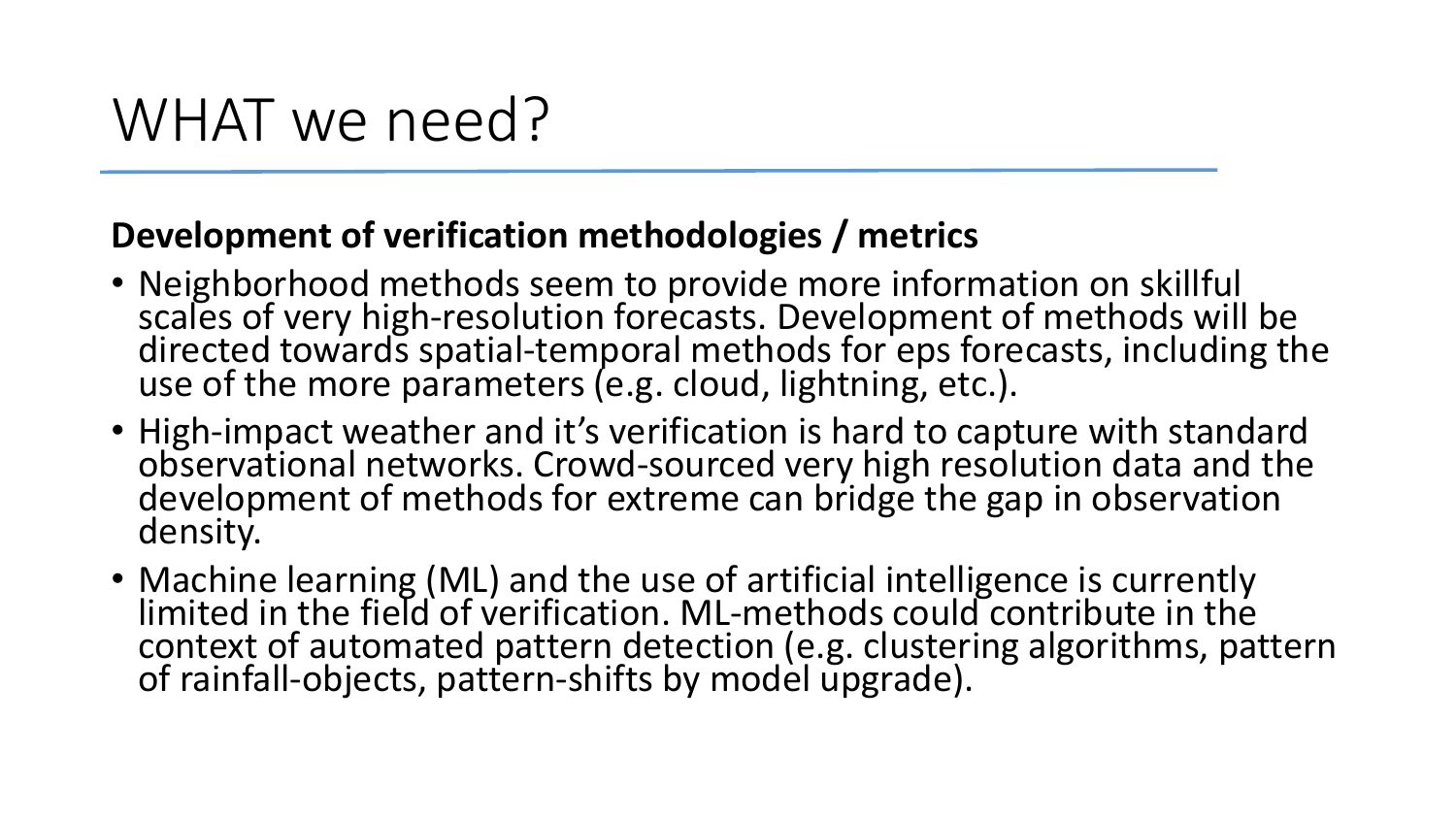#### **Verification of 3- and 4-D processes**

- Cloud-, precipitation- and radiation-processes and their interactions are more and more explicitly modelled.
- Conventional observation of this type of parameters are rare and usually not even available in observational networks,
- Remote-sensing observations provide information about these parameters in 3(4) dimensions.
	- Physical properties of satellite channels by radiative transfer modelling
	- Use of SAF products.
	- Lightning data as indicator of high-impact weather.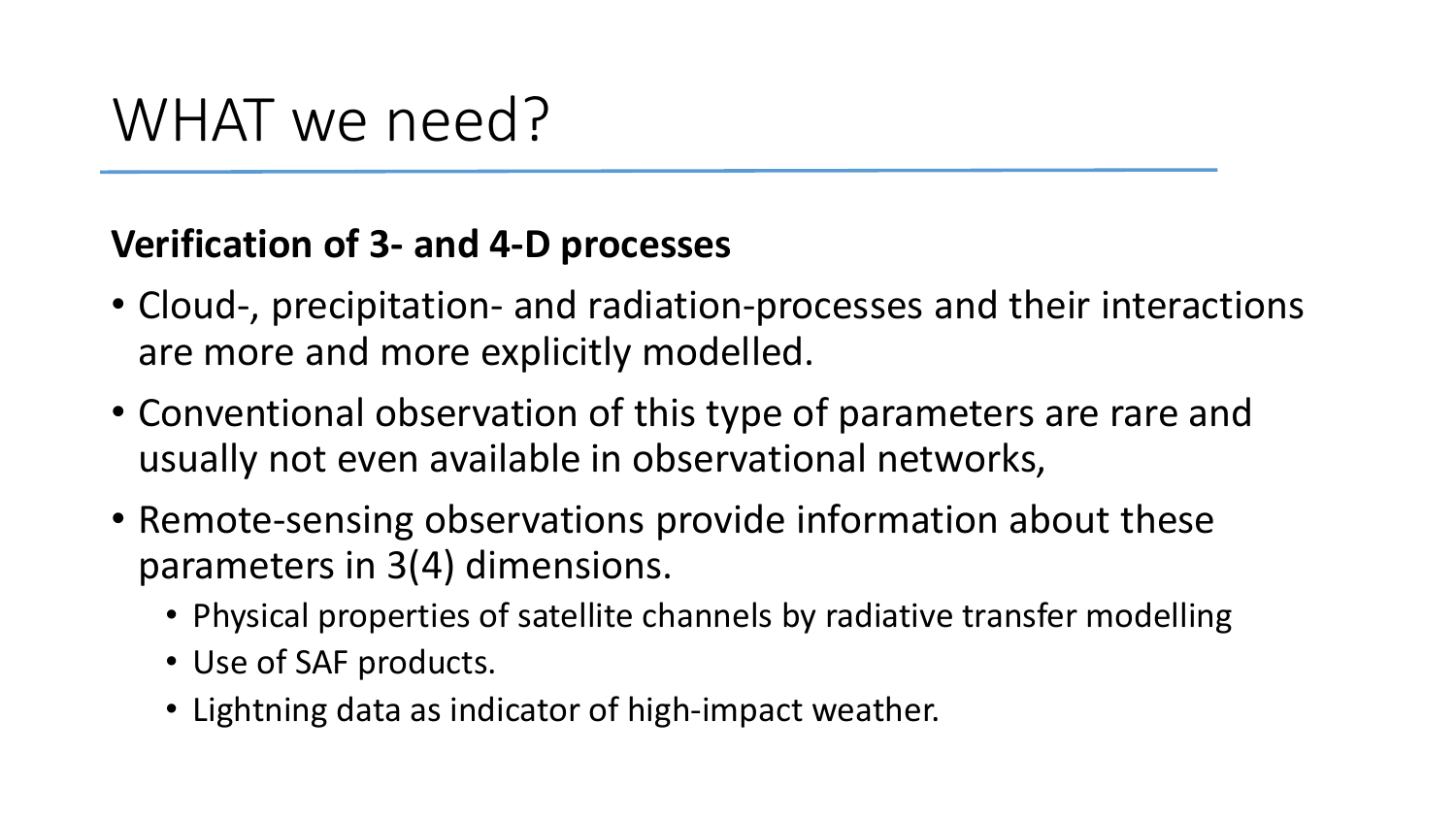#### **Enhanced user - developer interaction**

- Operational meteorologists play an important role in the evaluation of model updates / new operational models as key users.
- Establish a feedback culture:
	- Operational meteorologist meetings,
	- Preparation of scorecards dedicated to the user needs
	- Regular information about verification status at a homepage(s).
	- A team of people involved in operational verification and monitoring of the operational systems.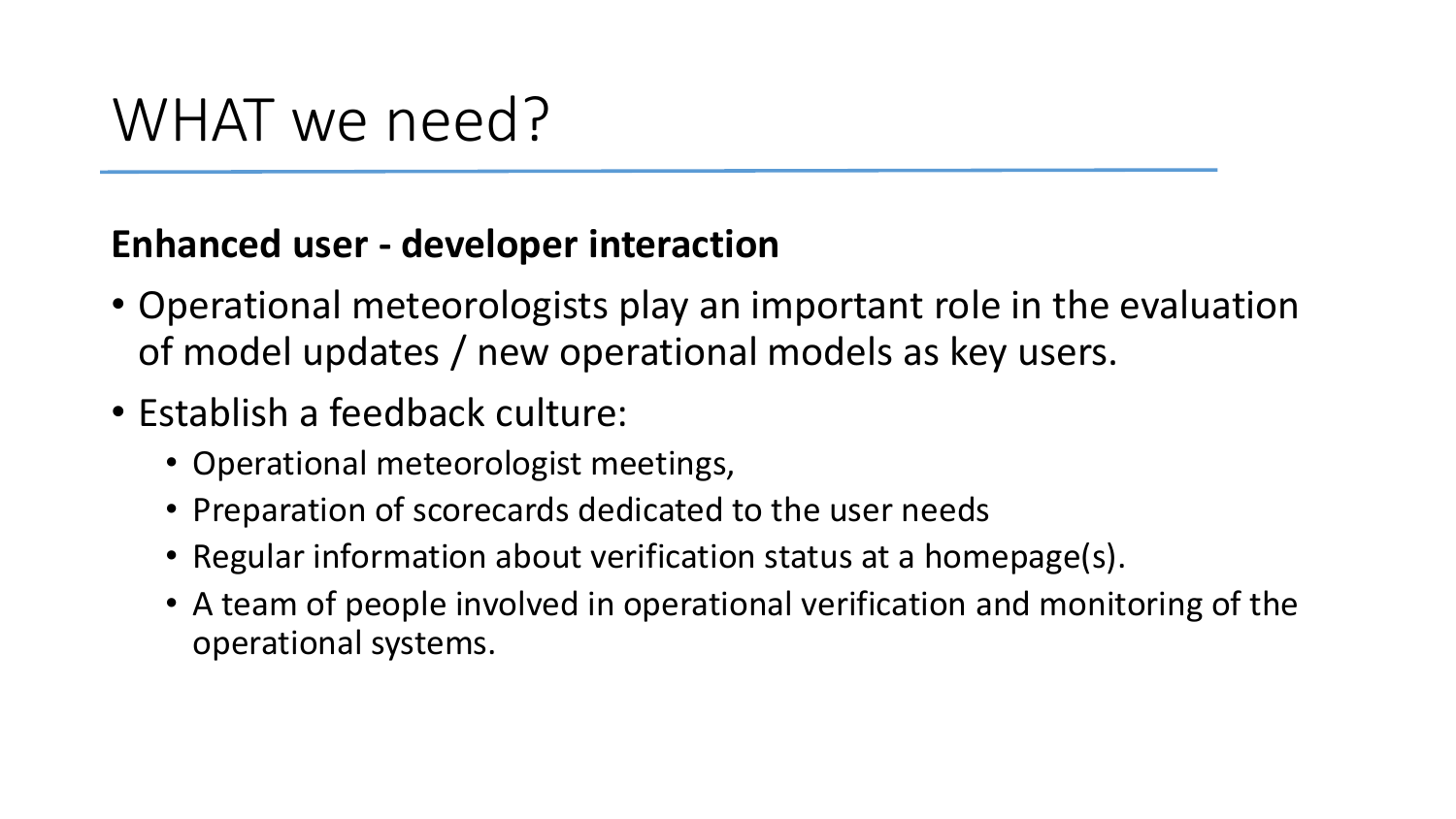#### **Co-operation with other fields of model development**:

- Data assimilation: High potential of a common use of data sources and quality-control-methods (availability, pre-processing, radiative transfer modelling, …)
- Physics and Surface: it will be important to understand the modelled processes / parameters and their exact physical meaning.
- EPS: A strong connection in methods of post-processing, calibration, storage and machine learning is seen here.
- System: Implementation of verification-toolbox in the CSC's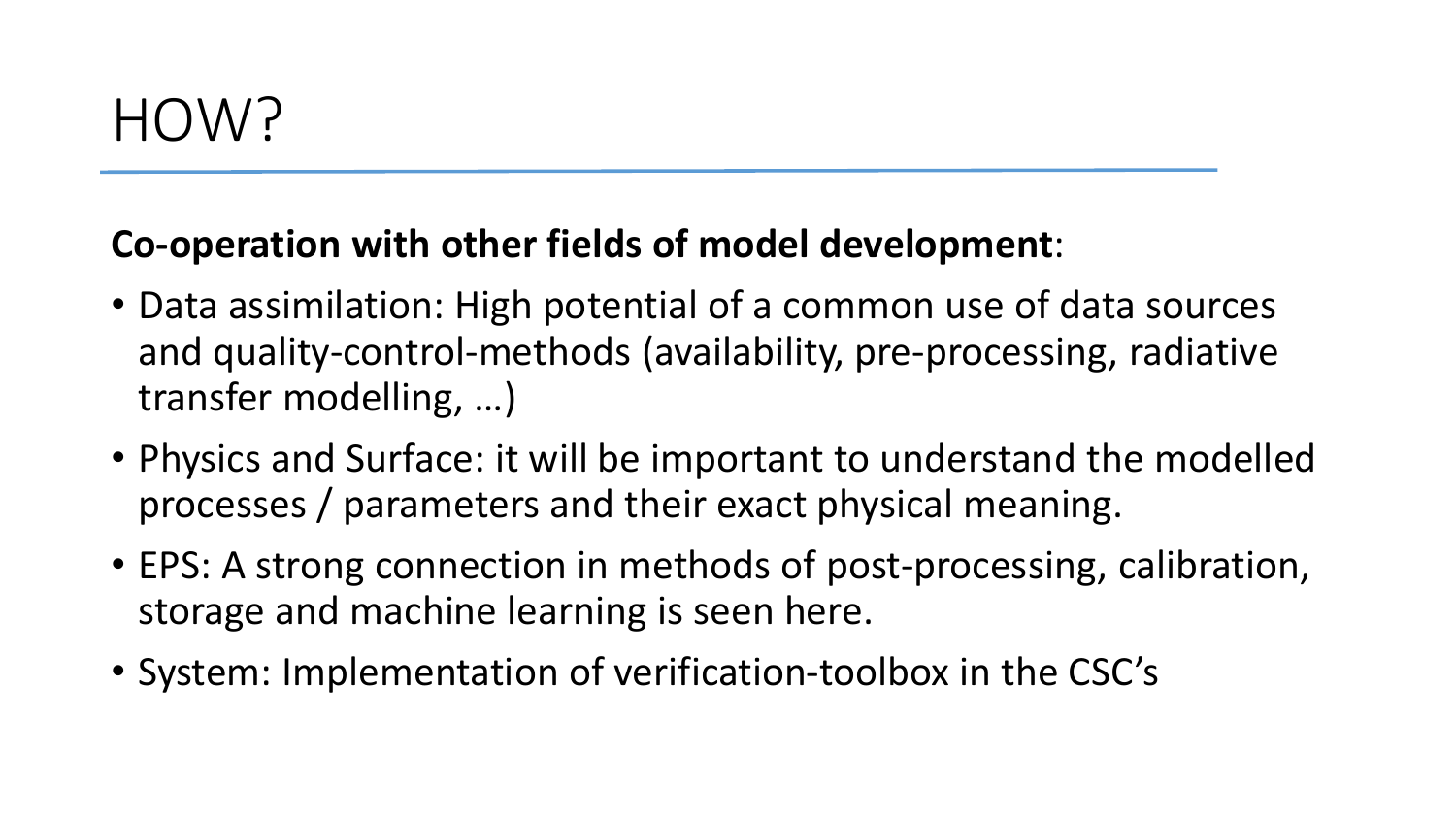#### **Development of common tools and methods**:

- Implementation of new spatial/temporal verification methods
- Work out how harp can be implemented in the common code / as a post-processing tool and as a stand-alone-tool.
- Testing, documentation and training for the users (webinars, tutorials, trainings)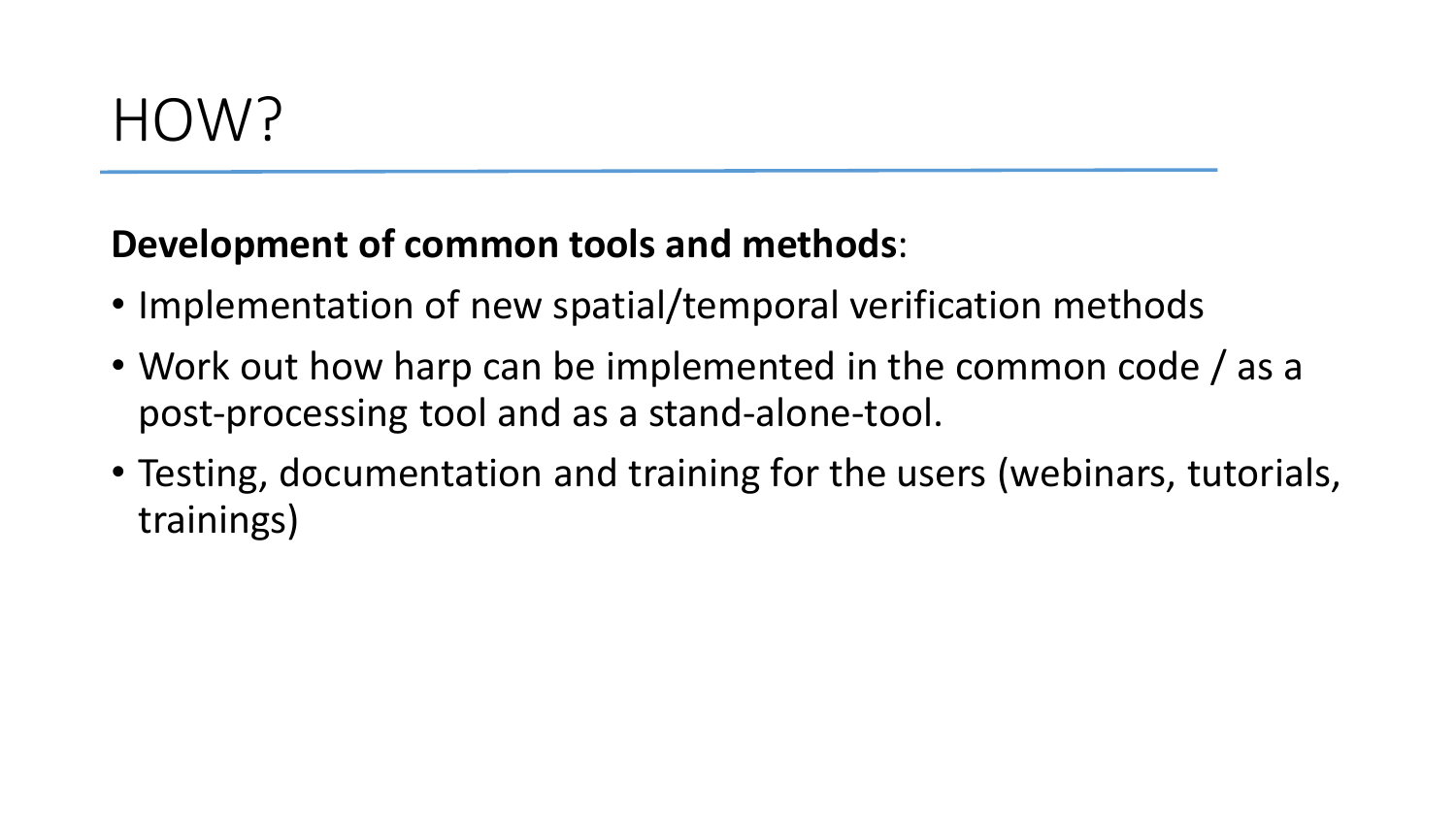#### **Verification methods**

- Involves mainly spatial/temporal verification and the use of high resolution verification data from analysis systems, remote sensing (radar, satellite and lightning detection) for operational verification including inventory, radiative transfer modelling, ...
- Development of tools for extreme / high-impact weather and methods for conditional verification.
- In connection to this issues an assessment of potential benefit of machine-learning techniques.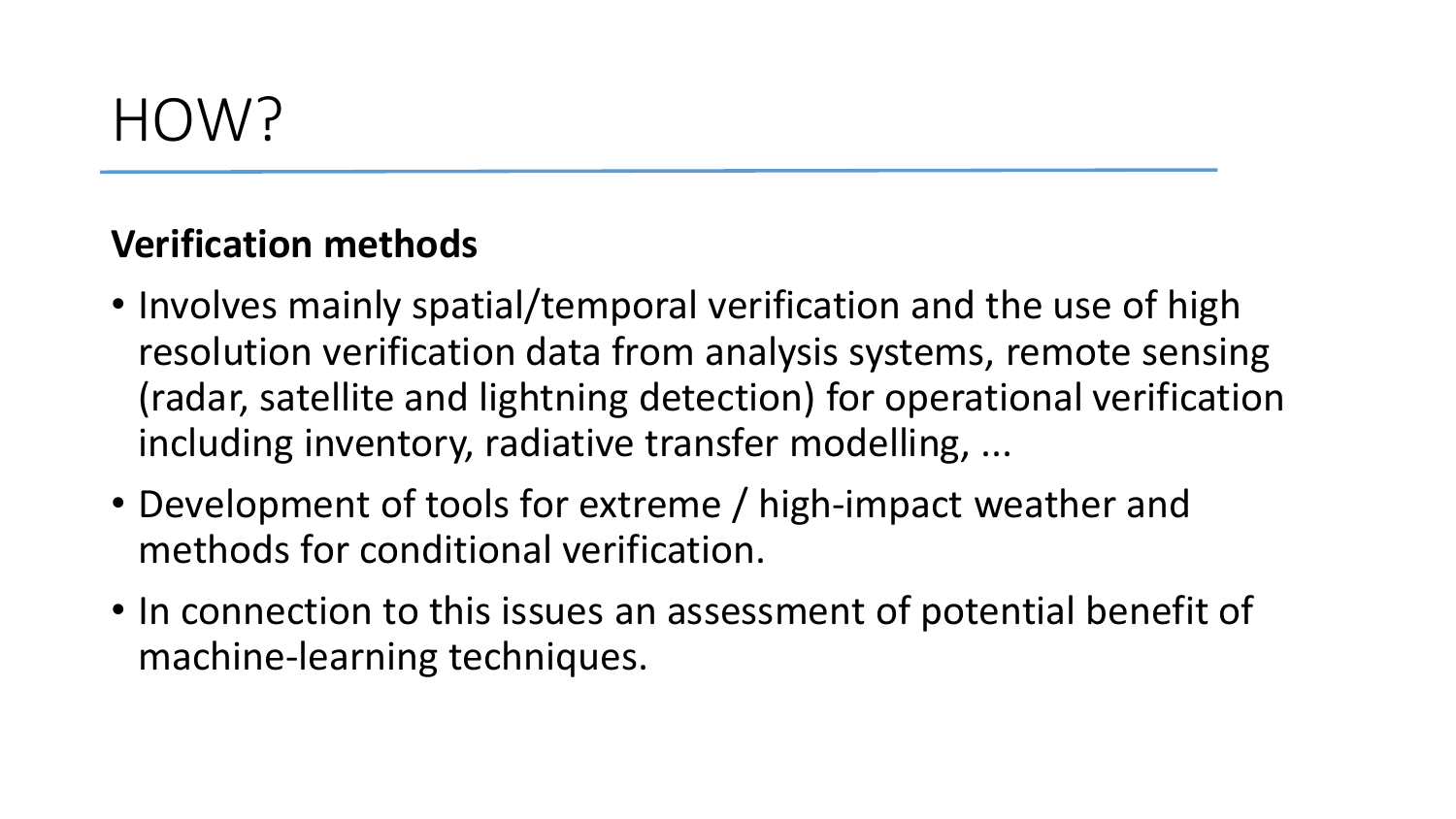#### **Enhance user-developer feedback**

- Intuitive presentation of the model / verification of the model.
- Scorecards targeted to the user needs. It will be important to show to each of the users, what he/she needs to see (operational meteorologist, scientist, management).
- Organization of training and provide tools to guide users to use ensembles optimally.
- Regular feedback sessions to discuss quality of operational models and benefits / shortcomings of planned new model cycles.